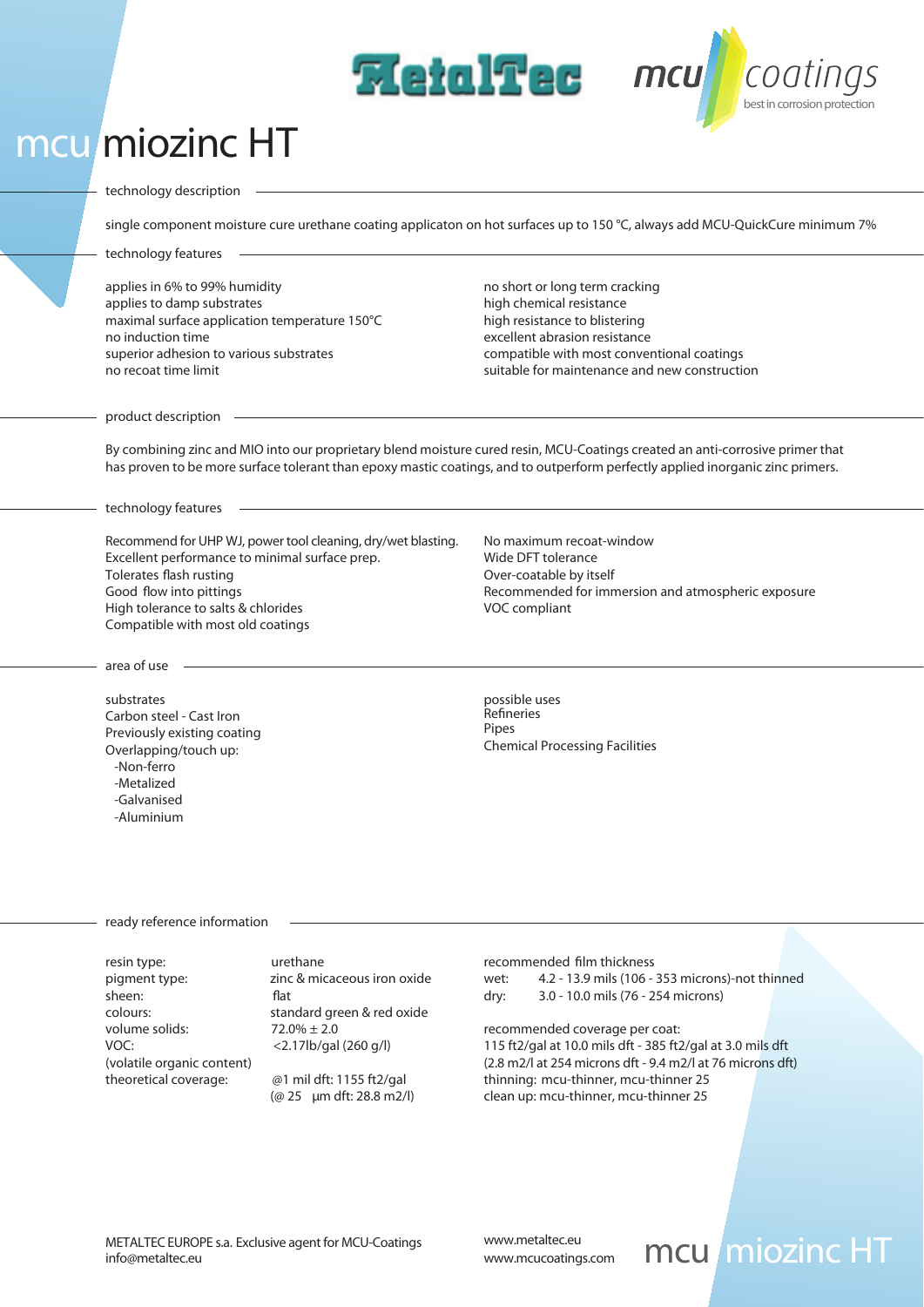

**drying times and temperatures**

| $176^{\circ}$ F / 80 $^{\circ}$ |                  |
|---------------------------------|------------------|
| tack free and                   | $30 \text{ min}$ |
| recoat minimum                  |                  |
| full cure                       | 5 days           |
|                                 |                  |

### **surface preparation**

#### *Ferrous Metal*

Use SSPC-SP1 solvent cleaning to remove oil and grease or other contaminants prior to employing surface preparation methods.

Blast Clean surfaces for immersion or severe service projects by ISO 8504-2 methods to ISO 8501-1 SA 2.5 or SSPC-SP10/NACE No. 2 (visual standard SSPC vis 1) Near White Metal finish OR by SSPC 12/ Nace 5.0 High or Ultra High Pressure water jetting methods to WJ 2 M (visual standard SSPC vis 4/Nace vis 7) very thorough cleaning nish (not applicable for new steel) OR by SSPC-TR2/Nace 6G198 Wet abrasive blast cleaning methods to WAB 10 M (visual standard SSPC vis 5/Nace vis 9) Wet near white metal blast clean nish. Consult your MCU-Coatings representative for minimal surface preparation.

Prepare surfaces for non-immersion or atmospheric service projects by ISO 8504-2 methods to ISO 8501-1 SA 2 or SSPC-SP6/NACE No. 3 (visual standard SSPC vis 1) Commercial Blast Clean nish OR by SSP 12/Nace 5.0 High or Ultra High pressure water jetting methods to WJ 4 M (visual standard SSPC vis 4/Nace vis 7) OR by SSPC-TR2/ Nace 6G198 Wet abrasive blast cleaning methods to WAB 6 M (visual standard SSPC vis 5/Nace vis 9) Wet commercial blast clean finish. For minimum surface preparation, use conscientious hand and power tool cleaning methods in accordance with ISO 8504-3 or SSPC-SP 2 and 3 to remove corrosion and loose or failing paint to ISO 8501-1 St 2 or SSPC-SP 2 and 3 (visual standard SSPC vis 3). Feather-edges of sound, existing paint back to a firm edge.

Blast cleaning methods should produce a surface profile of 1.0 - 2.0 mils (25-50 microns).

### *Corten Steel*

Prepare surfaces using SSPC-SP12/NACE No. 5 Low Pressure Water Cleaning methods. Supplement SSPC-SP 12 LPWC with ISO 8501-1 St 2 (SSPC-SP 2 or 3) hand or power tool cleaning where areas show excessive corrosion. Use SSPC-SP1 solvent cleaning to remove oil and grease prior to surface preparation methods.

### *Galvanized Metal*

Prepare surfaces using SSPC-SP1 Solvent Cleaning and SSPC-SP12/ NACE No. 5 Low Pressure Water Cleaning methods to remove surface contamination. Supplement weathered galvanized surface preparation with ISO 8501-1 St 2 (SSPC-SP 2 and 3) hand and power tool cleaning to remove excessive corrosion and impart surface prole on bare metal. Supplement new galvanized surface cleaning with mechanical abrasion to impart surface profile and support mechanical adhesion.

### *Good Practices*

The surface to be coated must be dry, clean, dull, and free from dirt, grease, oil, rust, mill scale, salts or any other surface contaminants that interfere with adhesion.

Ensure welds, repair areas, joints, and surface defects exposed by surface preparation are properly cleaned and treated prior to coating application.

Areas of oxidation after surface preparation and prior to coating application, should be prepared to specified standard

Consult the referenced standards, SSPC-PA1 and your MCU-Coatings Representative for additional information or recommendations.

### **application information**

MCU-Miozinc HSA can be applied by airless spray and conventional spray methods (one grade only). Follow proper mixing instructions before applying.

### *Application conditions*

Temperature: Surface max 150°C

### *Airless Spray*  Pump Ratio: 28-40:1 Tip Size: .013-.021

Pressure: 2400-2800 psi (170-20 Bar)<br>Hose: 1/4" to 3/8"  $1/4''$  to  $3/8''$ Filter Size: 60 mesh (250 μm)<br>Reduction: Typically not requi Typically not required. If necessary, reduce with MCU-Thinner, MCU-Thinner 25.

*Conventional Spray* Fluid Nozzle: E Fluid Tip<br>Air Cap: 704 or 765 Atomizing Air: 45-75 lbs.<br>Fluid Pressure: 15-20 lbs. Fluid Pressure: Hose: ½" ID; 50' Max

704 or 765<br>45-75 lbs. Reduction: Typically not required. If necessary, reduce with MCU-Thinner, MCU-Thinner 25.

*www.mcucoatings.com*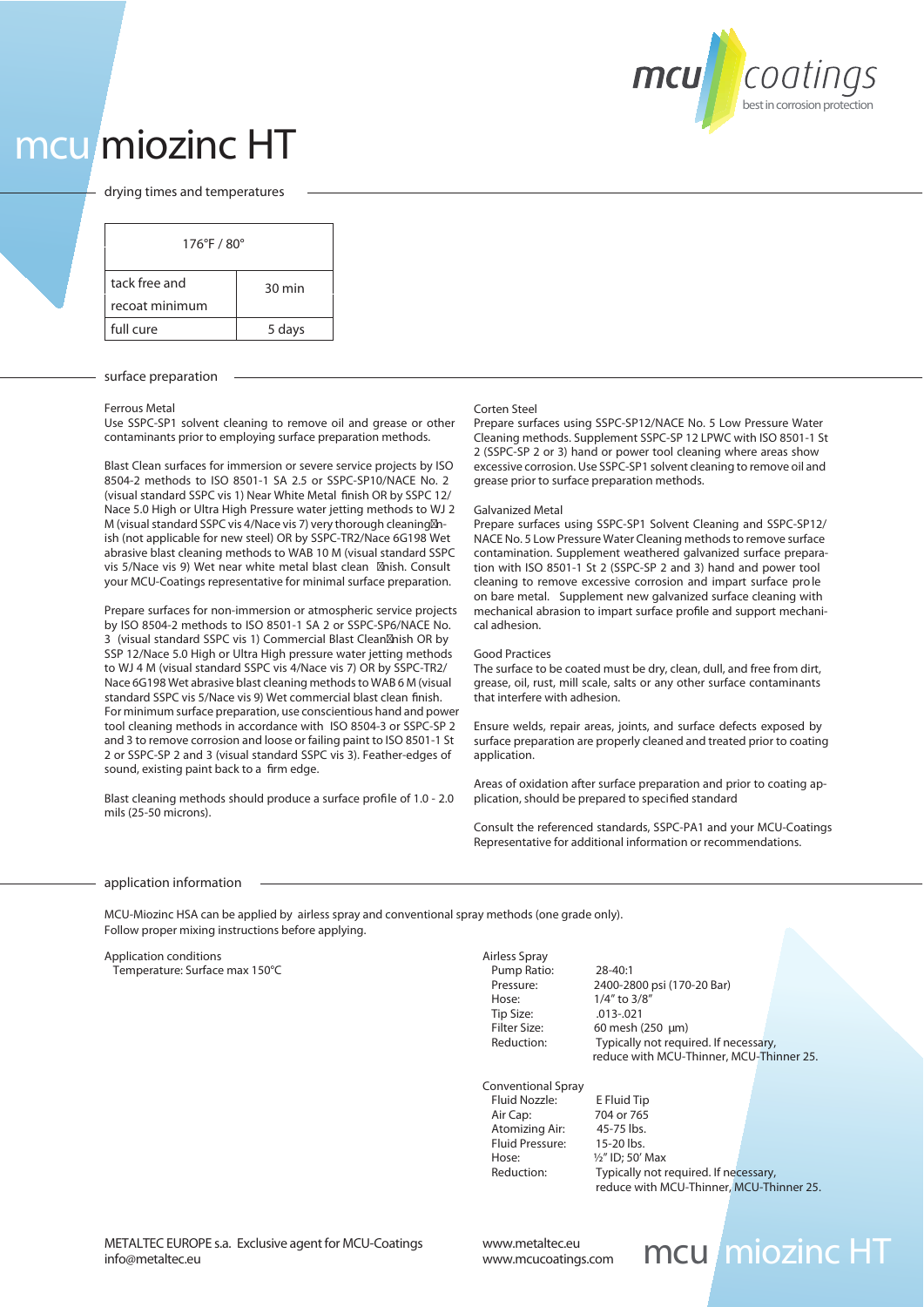

### **surface preparation**

#### *Reducer*

MCU-Thinner, MCU-Thinner 25. Reduction istypically not required. If necessary, thin up to 10% with recommended thinner.

### *Clean up*

MCU-Thinner, MCU-Thinner 25. If MCU-Coatings thinners are not available, use MEK, MIBK, Xylene, a 50:50 blend of Xylene and MEK or MIBK, or acetone for clean up only. Do not add unauthorized solvents to a MCU-Coatings coating.

### *Application Conditions*

Temperature: 10°-122° F (-12°-50° C) This temperature range should be achieved for ambient, surface and material temperature. Substrate must be visibly dry. MCU-Thinner 25 is recommended for spray application in temperatures above 90°F.

Relative Humidity: 6%-99%

Coating Accelerator: MCU-QuickCure Accelerator. See MCU-Coatings's QuickCure Accelerator Product Data for information.

*Storage*

Store off the ground in a dry, protected area in temperature between 40-100°F (4-38°C). MCU containers must be kept sealed when not in use. Use a solvent oat to reseal partial containers.

| - ordering information                                                                                                 |                                                                                           |
|------------------------------------------------------------------------------------------------------------------------|-------------------------------------------------------------------------------------------|
|                                                                                                                        |                                                                                           |
| package size:                                                                                                          | 5 and 10 liter pails                                                                      |
| shelf life:                                                                                                            | 18 months from date of<br>shipment when stored<br>unopened at 75°F (24°C)                 |
| - shipping information                                                                                                 |                                                                                           |
| Flash point:<br>weight/gallon:                                                                                         | $80^{\circ}$ F (26.6 $^{\circ}$ C)<br>$20.6 \pm 1.0$ lbs<br>$(2.47 \pm .12 \text{ kg/l})$ |
| <b>DOT HAZARD CLASS</b><br>DOT PACKAGING GROUP<br><b>DOT LABEL</b><br>DOT SHIPPING NAME<br>DOT PLACARD<br>UN/NA NUMBER | 3<br>III<br><b>FLAMMABLE LIQUID</b><br><b>PAINT</b><br><b>FLAMMABLE LIQUID</b><br>1263    |

### **safety precautions**

This product is for industrial use only

WARNING: Vapour and spray mist is harmful. Consult the Material Safety Data Sheet. Use an approved respirator when applying this product. Consult the MSDS for recommendations. Protect skin and eyes from contact. This product contains organic solvents and polyisocyanates. Do not use if you have a chronic or allergic reaction to isocyanates or organic solvents.

*www.mcucoatings.com*

### *mcu miozinc HT*